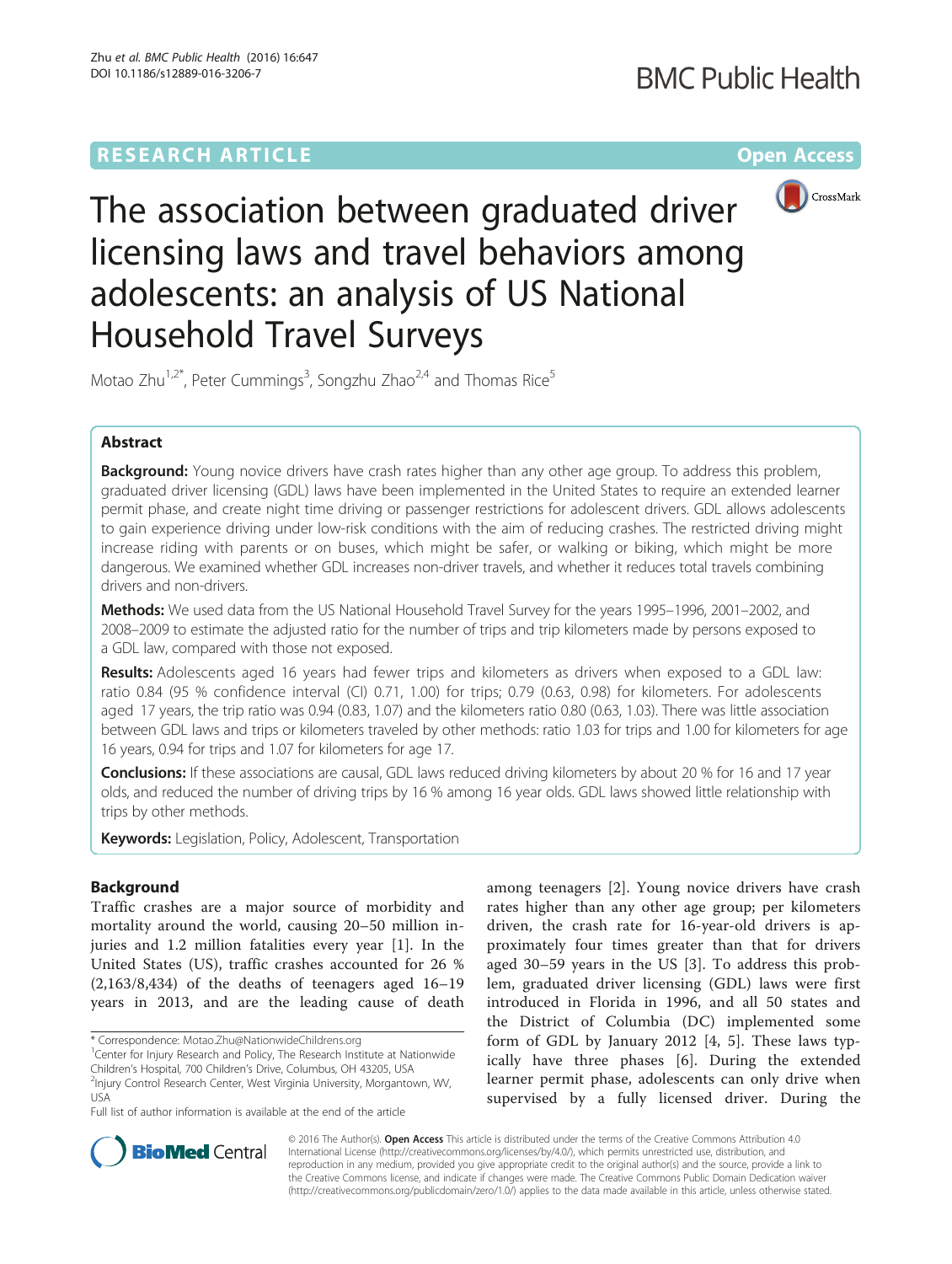intermediate phase, nighttime driving and, in many states, the carrying of young passengers are both restricted. During the full licensure phase, unsupervised driving is permitted at all times.

Previous research has focused on crash reductions related to GDL implementation [[6](#page-5-0)–[11\]](#page-5-0). Few studies have tried to quantify the extent to which GDL laws affect driving, the use of alternative transportation (riding as a passenger, use of buses, bicycling, and walking), or the total number of trips [[12, 13](#page-5-0)]. GDL laws allow adolescents to gain experience driving under low-risk conditions with the aim of reducing crashes. As GDL laws delay full licensure and restrict driving privileges, they might increase the use of alternative transportation to replace driving. Adolescents in California were reported to use the following transportation alternatives to adapt to the nighttime and passenger restrictions: have a parent or older adult as a supervising passenger; use of walking, biking, and bus; move their travel time to daytime; or violate the restriction [[12\]](#page-5-0). Shifting to riding with parents or use of bus would be far safer, as would driving alone in the daytime by rearranging the time or event [\[14](#page-5-0), [15](#page-5-0)]. However, shifting travel to walking or biking could be dangerous based on per trip fatality rates [\[16](#page-5-0)]. The California study was based on one state [[12\]](#page-5-0), and the association between GDL laws and alternative transportation was not quantified. Therefore, the objective of our study was to estimate, using nationally representative survey data, the association between GDL laws and both the number of trips and travel distances made by adolescents as passengers, bus riders, bicyclists, and pedestrians. We also examined the total travels combining drivers and nondrivers.

## Methods

## Data about annual trips and kilometers of travel

Estimates of annual trips and kilometers of travel were obtained from the 1995–1996, 2001–2002, and 2008– 2009 National Household Travel Survey (NHTS) [[17](#page-5-0)]. Respondents were a sample of non-institutionalized US civilians who were asked to keep a diary about all trips during a randomly assigned 24-h day, including transportation method. A trip was defined as a journey in which the respondent went from one address to another by any means [[17\]](#page-5-0). If an adolescent drove from home to school, later drove from school to a grocery store, and then drove home, this would be counted as three trips. Each respondent was assigned a weight for their selection probability, adjusted for non-response and the presence of multiple household phones [[17\]](#page-5-0).

## Classifying graduated driver licensing

Presence of graduated driver licensing was determined for laws with a learner permit phase  $\geq 3$  months, plus an intermediate phase restriction on nighttime driving or number of young passengers [\[4](#page-4-0)]. Florida was the first U.S. state to implement GDL on July 1st, 1996. By 2002, 34 states and DC implemented GDL. By 2009, 45 states and DC implemented GDL. We classified NHTS respondents as exposed to a GDL law at the time of their trip diary if they were 16 or 17 years old and their state had a GDL law.

### Statistical analysis

At first, we estimated the average annual trips and kilometers for three age groups (16, 17 and 20–24 years old) and the three survey periods. As participants in the surveys are randomly selected, and their travel day is randomly selected throughout the season and day of the week, the estimates summarized from the trip diaries can represent the national average when incorporating sampling weights. We used the survey jackknife weights to compute the average trip counts and kilometers and the related variance.

We further estimated the average annual trips and kilometers according to GDL status, age groups and survey periods. To estimate the adjusted ratio of average annual number of trips or kilometers when exposed to GDL compared with not being exposed, we used variance weighted least squares linear regression [[18, 19](#page-5-0)] with the log of average trips or kilometers in a year as the outcome and presence of a GDL law as the explanatory variable. The variance used, from the delta method [[20\]](#page-5-0), was the variance of the average annual number of trips divided by the average annual trips squared. The regression model included two indicator variables for the three driver age categories (16, 17, and 20–24 years old) and two indicator variables for the three survey periods. Drivers 20–24 years of age were included to help adjust for non-GDL factors that influence the number of trips over time, such as changes in the economy or traffic enforcement [[13](#page-5-0), [21](#page-5-0), [22\]](#page-5-0). Relative to ages 16–17 years, the crash rate for ages 20–24 is much lower, principally due to increased psychological and physiocognitive maturation and increased driving experience [\[23](#page-5-0)–[25](#page-5-0)]. In addition, this group was close to ages 16–17 years and probably not affected by graduated driver licensing in the US. Our regression used the trends among two adolescent ages and the trends among older drivers to jointly account for temporal trends in trips or kilometers independent of GDL laws. We used tests of interaction to evaluate whether any association between GDL laws and nondriver trip counts or kilometers varied by transport mode: car passenger, bus rider, bicyclist, and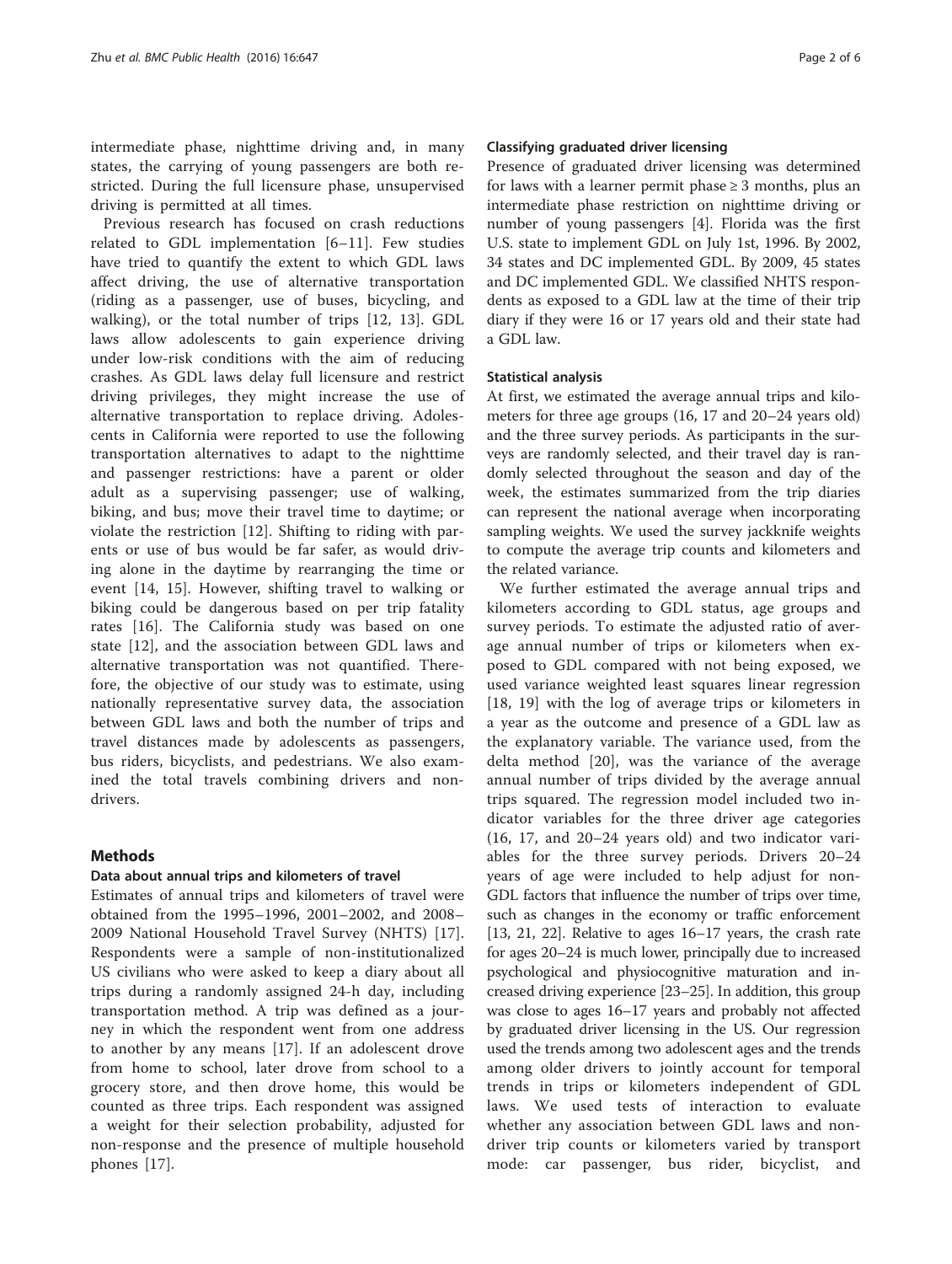pedestrian. We initially included these potential confounders (unemployment rate, per capita income, and gasoline price) in the model, but none met the confounding criteria (changing the coefficient for drivers of age 16 by more than 10 %). Therefore, they were not included in the final model.

## Results

Trip diary data was available for 6,406 16-year-olds, 5,998 17-year-olds, and 16,471 persons age 20–24 years. The number of trips and trip kilometers as a driver and as a passenger in car or pick-up truck decreased over time for adolescents (Table [1](#page-3-0)). Bus trip counts changed little over time for those age 16 years but increased for those age 17 years. There were few bicycle trips. Walking trips increased over time.

Adolescents aged 16 years had fewer trips and kilometers as drivers when exposed to a GDL law: ratio 0.84 (95 % confidence interval (CI) 0.71, 1.00) for trips; 0.79 (0.63, 0.98) for kilometers (Table [2\)](#page-4-0). Adolescents aged 17 years showed little change in the number of driver trips, but a reduction in driving kilometers when exposed to a GDL law: ratio 0.94 (0.83, 1.07) for trips; 0.80 (0.63, 1.03) for kilometers. There was little association between GDL laws and trips or kilometers by other methods: ratio 1.03 for trips and 1.00 for kilometers for age 16; 0.94 for trips and 1.07 for kilometers for age 17. The interaction tests did not suggest that the GDL associations with non-driver trips or kilometers varied between travel mode subgroups (car passenger, bus rider, bicycle, pedestrian) at age 16 ( $p = .94$  for trips, .13 for kilometers) or age 17 ( $p = .17$  for trips, .29 for kilometers). GDL laws were not associated with a reduction in all trips (driving and non-driving) for those age 16 (ratio: 0.98 [0.91, 1.05] and those age 17 (ratio: 0.95 [0.89, 1.01]). Overall trip kilometers might decrease about 10 % for both age groups, but the 95 % confidence intervals included one.

## **Discussion**

Graduated driver licensing was associated with a 16 % reduction in driving trips and 21 % reduction of driving kilometers for age 16 years. Adolescents aged 17 years showed little reduction in driving trips, but a 20 % reduction in driving kilometers. These results suggest that adolescents drive less during the extended learner permit phase of GDL, perhaps because they have to drive under adult supervision and adult drivers, usually parents [\[25\]](#page-5-0), are not always available. Adolescents also may drive less during the intermediate GDL phase, because of restrictions on night driving [[12](#page-5-0)].

We found that GDL laws were not associated with a reduction in the frequency of trips by all driving and non-driving methods. These findings are compatible

with a survey of California adolescents in which most reported that GDL restrictions had little impact on their activities [[12](#page-5-0)]. Only 5 % of adolescents reported that the nighttime restriction prevented them from doing the things they wanted to do by a lot [\[12](#page-5-0)]. Approximately 91 % of licensed adolescents did not feel much inconvenience by the night and passenger restrictions in California [\[12\]](#page-5-0).

We found little evidence in this data set that GDL laws influenced the frequency of trips by other modes. The California survey found the following ways adolescents adapted to the nighttime driving restriction: had parents or other adults as passengers (59 %), drove earlier (58 %), rearranged the event (45 %), drove at night despite the restriction (44 %), and walked or rode a bus or bicycle (31 %) [\[12](#page-5-0)]. The same survey found the following ways they adapted to the passenger restriction: drove alone (49 %), had parents or other adults as passengers (44 %), drove with passenger(s) despite the restriction (31 %), rearranged the event (21 %), and walked or rode a bus or bicycle (18 %) [\[12](#page-5-0)]. This showed that many trips restricted by graduated driver licensing were still carried out by adolescent drivers who moved the trip to daytime, drive alone, or had a parent or an older adult as a supervising passenger, thereby reducing the need to use alternative transportation to replace driving. Some adolescents simply did not comply with the GDL law and violated driving restrictions. A survey of North Carolina teenage drivers found that 23 % of teenagers violated the night restriction at least once, and 34 % of teenagers violated the passenger restriction [[26\]](#page-5-0). An analysis of 2006–2009 U.S. nighttime driver fatalities among teenagers aged 15 – 17 years reported that 19 % of teenagers were non-compliant with the nighttime restriction [\[27](#page-5-0)].

From 2001–2002 to 2008–2009, the average number of annual trips and kilometers for drivers/passengers decreased for all three age groups (16, 17, 20–24). This might be linked with the economic recession and high unemployment during 2008–2009 [[28\]](#page-5-0). By including persons aged 20–24 years in our model, and adjusting for temporal changes in crash rates over time among those covered and not covered by a GDL law in each teenage age group, we sought to control for non-GDL factors that influence travel over time [[13, 21, 22, 28](#page-5-0)].

## Limitations

Our classification of GDL program is simply presence/ absence, and we did not examine the strength of GDL programs or specific components such as minimum hours of practice, nighttime restriction, and passenger restriction. Although we had trip information from 12,404 adolescents, the confidence intervals around our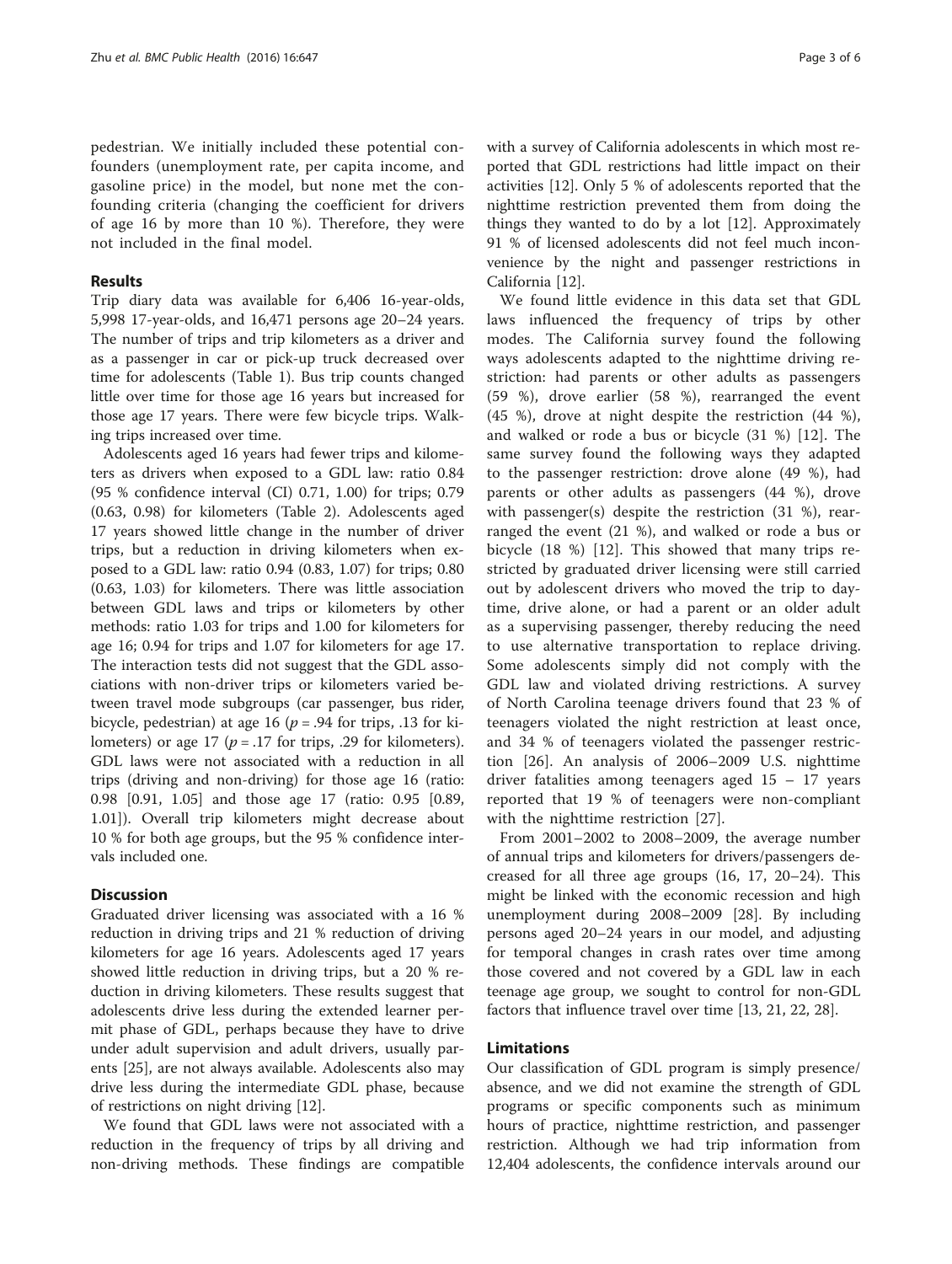<span id="page-3-0"></span>Table 1 Annual trips: number and kilometers, by age and year<sup>a</sup>

| Person type                    | Age (yr)  | Year      | Average number of annual trips (95 % CI) | Average annual kilometers (95 % CI) |
|--------------------------------|-----------|-----------|------------------------------------------|-------------------------------------|
| Driver of passenger vehicle    | 16        | 1995-1996 | $521(444 - 598)$                         | $4,588$ $(3,814 - 5,364)$           |
|                                |           | 2001-2002 | $518(450 - 586)$                         | $5,208$ (4,297 - 6,117)             |
|                                |           | 2008-2009 | $321 (268 - 375)$                        | $2,729$ $(2,115 - 3,343)$           |
|                                | 17        | 1995-1996 | 897 (802 - 993)                          | $9,685$ (7,326 - 12,046)            |
|                                |           | 2001-2002 | $771(695 - 848)$                         | $9,065$ (7,047 - 11,082)            |
|                                |           | 2008-2009 | $624(560 - 688)$                         | $6,025$ $(5,189 - 6,862)$           |
|                                | $20 - 24$ | 1995-1996 | $1,152$ (1,104 - 1,201)                  | 17,263 (16,032 - 18,493)            |
|                                |           | 2001-2002 | $1,038$ (1,001 - 1,075)                  | 17,424 (16,245 - 18,602)            |
|                                |           | 2008-2009 | 943 (899 - 987)                          | 14,841 (13,770 - 15,913)            |
| Passenger in passenger vehicle | 16        | 1995-1996 | $779(692 - 867)$                         | 10,564 (7,747 - 13,378)             |
|                                |           | 2001-2002 | $720(649 - 790)$                         | 8,913 (7,733 - 10,092)              |
|                                |           | 2008-2009 | $560(509 - 611)$                         | $9,384$ (7,678 - 11,090)            |
|                                | 17        | 1995-1996 | $715(641 - 788)$                         | 10,372 (7,269 - 13,475)             |
|                                |           | 2001-2002 | $580(507 - 652)$                         | 8,779 (7,131 - 10,429)              |
|                                |           | 2008-2009 | $357(313 - 400)$                         | 7,792 (5,615 - 9,971)               |
|                                | $20 - 24$ | 1995-1996 | $361 (328 - 394)$                        | 7,269 (6,090 - 8,449)               |
|                                |           | 2001-2002 | $332(306 - 357)$                         | $6,869$ $(5,860 - 7,879)$           |
|                                |           | 2008-2009 | 199 (177 - 220)                          | $3,697$ (3,045 - 4,350)             |
| Bus rider                      | 16        | 1995-1996 | $117(93 - 141)$                          | $1,421$ (995 - 1,846)               |
|                                |           | 2001-2002 | $122(99 - 146)$                          | $1,798$ $(1,136 - 2,457)$           |
|                                |           | 2008-2009 | $114(95 - 134)$                          | $1,831$ $(1,308 - 2,354)$           |
|                                | 17        | 1995-1996 | 63 $(47 - 78)$                           | $1,054(665 - 1,444)$                |
|                                |           | 2001-2002 | $76(57 - 95)$                            | $1,231$ (911 - 1,551)               |
|                                |           | 2008-2009 | $130(105 - 155)$                         | 2,412 (1,622 - 3,204)               |
|                                | $20 - 24$ | 1995-1996 | $29(22 - 35)$                            | $431 (275 - 586)$                   |
|                                |           | 2001-2002 | $32(25 - 39)$                            | $475(280 - 669)$                    |
|                                |           | 2008-2009 | $32(23 - 41)$                            | $462(277 - 647)$                    |
| Bicyclist                      | 16        | 1995-1996 | $19(9 - 29)$                             | 55 $(14 - 95)$                      |
|                                |           | 2001-2002 | $12(5 - 18)$                             | $37(3 - 71)$                        |
|                                |           | 2008-2009 | $13(9 - 18)$                             | $31(19-43)$                         |
|                                | 17        | 1995-1996 | $14(5 - 23)$                             | $18(5 - 32)$                        |
|                                |           | 2001-2002 | $14(4 - 24)$                             | 47 $(8 - 84)$                       |
|                                |           | 2008-2009 | $9(5 - 12)$                              | $24(10 - 37)$                       |
|                                | $20 - 24$ | 1995-1996 | $16(9 - 23)$                             | $61(11 - 111)$                      |
|                                |           | 2001-2002 | $6(4-9)$                                 | $16(8 - 24)$                        |
|                                |           | 2008-2009 | $14(8 - 21)$                             | $92(40 - 142)$                      |
| Pedestrian                     | 16        | 1995-1996 | $145(108 - 181)$                         | $164(97 - 232)$                     |
|                                |           | 2001-2002 | $157(128 - 185)$                         | $161(129 - 192)$                    |
|                                |           | 2008-2009 | 196 (155 - 236)                          | $246(156 - 336)$                    |
|                                | 17        | 1995-1996 | $108(82 - 134)$                          | $92(64 - 117)$                      |
|                                |           | 2001-2002 | $127(91 - 162)$                          | $177(116 - 237)$                    |
|                                |           | 2008-2009 | $150(114 - 186)$                         | $164(126 - 204)$                    |
|                                | $20 - 24$ | 1995-1996 | $99(85 - 113)$                           | $80(68 - 95)$                       |
|                                |           | 2001-2002 | $137(121 - 153)$                         | $145(122 - 169)$                    |
|                                |           | 2008-2009 | $124(107 - 141)$                         | $140(114 - 164)$                    |

Abbreviation:  $CI$  confidence interval<br><sup>a</sup> Data from the National Household Travel Survey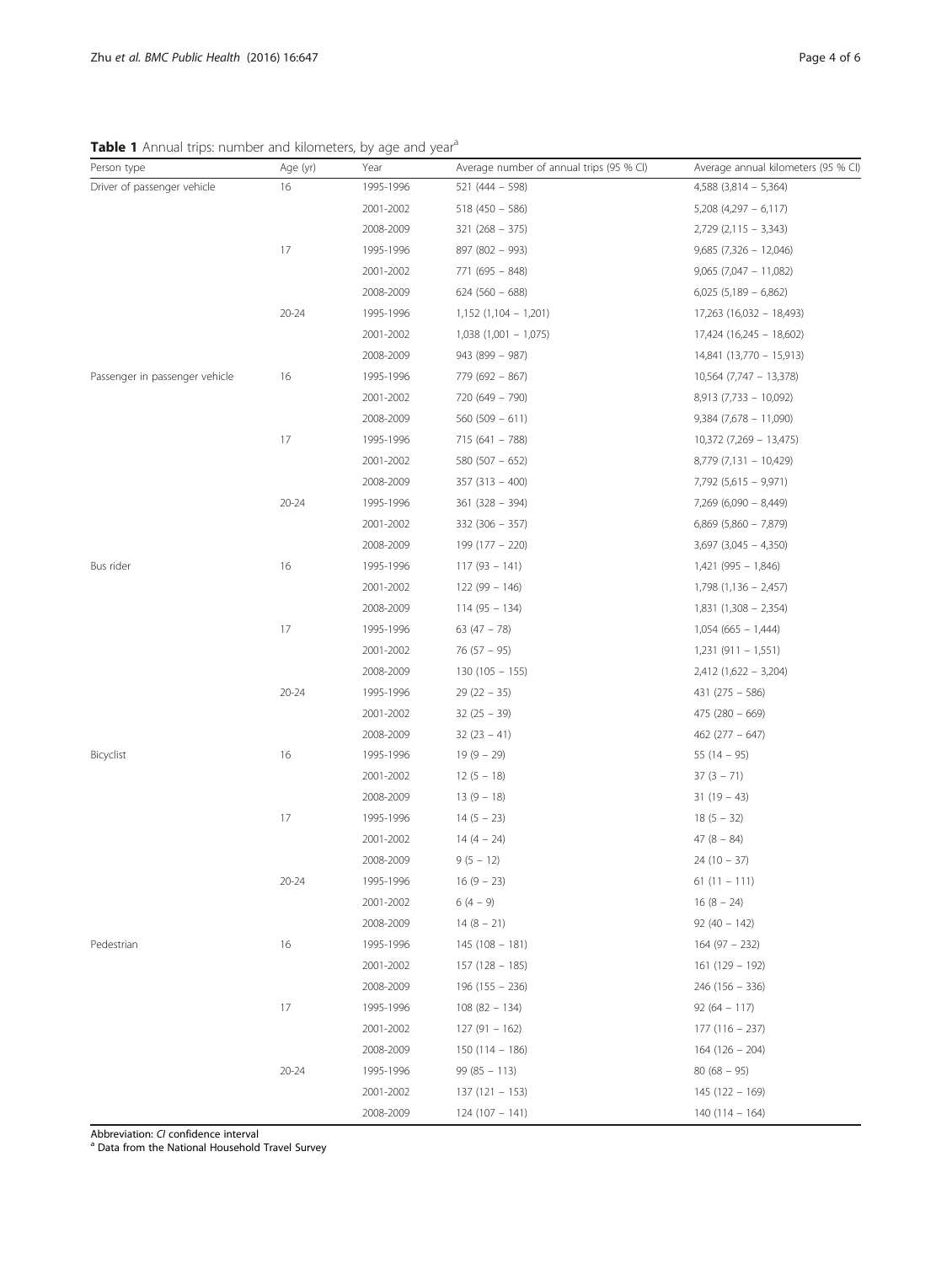<span id="page-4-0"></span>

|  |  |  | Table 2 Adjusted ratios comparing the annual trip counts and trip kilometers before and after graduated driver licensing <sup>a</sup> |  |
|--|--|--|---------------------------------------------------------------------------------------------------------------------------------------|--|
|  |  |  |                                                                                                                                       |  |

|                                 | Adjusted ratio <sup>b</sup> (95 % CI) |                   |                       |                       |  |  |
|---------------------------------|---------------------------------------|-------------------|-----------------------|-----------------------|--|--|
|                                 | Trips                                 |                   | Kilometers            |                       |  |  |
|                                 | Age 16                                | Age 17            | Age 16                | Age 17                |  |  |
| <b>Driver</b>                   | 0.84(0.71, 1.00)                      | 0.94(0.83, 1.07)  | 0.79(0.63, 0.98)      | $0.80$ $(0.63, 1.03)$ |  |  |
| Other methods                   | $1.03$ $(0.93, 1.14)$                 | 0.94(0.84, 1.06)  | 1.00(0.82, 1.22)      | 1.07(0.84, 1.35)      |  |  |
| Passenger in passenger vehicles | 1.09 (0.96, 1.25)                     | 0.90(0.77, 1.04)  | $0.92$ $(0.73, 1.15)$ | 1.00 (0.76, 1.31)     |  |  |
| Bus rider                       | $1.04$ $(0.81, 1.35)$                 | 1.26 (0.94, 1.67) | 1.45 (0.99, 2.11)     | 1.24 (0.85, 1.80)     |  |  |
| Bicyclist                       | 1.16(0.61, 2.19)                      | 1.04 (0.48, 2.27) | 0.75(0.34, 1.66)      | 2.44(0.97, 6.13)      |  |  |
| Pedestrian                      | $1.01$ $(0.78, 1.31)$                 | 1.14(0.83, 1.55)  | 0.84(0.61, 1.15)      | $1.09$ (0.76, 1.55)   |  |  |
| All trips                       | 0.98(0.91, 1.05)                      | 0.95(0.89, 1.01)  | 0.90(0.78, 1.04)      | 0.91(0.76, 1.09)      |  |  |

Abbreviation: *CI* confidence interval<br><sup>a</sup>Data from the US National Household Travel Survey

b<br>Adjusted ratios compare the average annual number of trips or trip kilometers by respondents exposed to graduated driver licensing with those not exposed, adjusted for changes over time. Exposure to graduated driver licensing means living in a state that had graduated driver licensing laws

estimates were wide due to the survey sampling design. Our ability to adjust for temporal trends in trip occurrence was limited by the small number of survey periods. The sampling scheme did not allow us to adjust for state or the availability of public transportation, which may introduce some bias in our estimates due to regional variations in trip frequency or kilometers of travel. Lastly, our research is an ecological study based on state, but not an individual-level analysis. Ecological bias may exist.

## Conclusion

GDL laws were associated with reduced trips and travel kilometers by adolescents as drivers. We found no evidence that GDL laws were associated with notable changes in the occurrence of trips as passengers, bus riders, bicyclists, or pedestrians. Future research is warranted to investigate the specific influence of GDL components such as nighttime restriction and passenger restriction.

#### Abbreviations

CI, confidence interval; GDL, graduated driver licensing; NHTS, National Household Travel Survey; US, United States

#### Acknowledgements

We express appreciation to Michele Fields and Laurel Sims at the Insurance Institute for Highway Safety for their assistance in describing graduated driver licensing laws, and Herbert Linn and Toni Rudisill at West Virginia University Injury Control Research Center for editorial assistance. These individuals received no compensation for their contributions.

#### Funding

MZ, PC, and SZ received support from a grant (R21CE001820) from the U.S. National Center for Injury Prevention and Control, Centers for Disease and Prevention. MZ and SZ additionally received support from a grants (R01HD074594 and R21HD085122) from the U.S. National Institute of Child Health and Human Development. The funding bodies had no input into any aspect of this study.

### Availability of data and materials

All data used in this paper is publically available at the website: [http://nhts.ornl.gov/.](http://nhts.ornl.gov/) It is free to access and can be downloaded in SAS format. All supporting documents (full details of sampling, methods and measures) can be found at the website: [http://nhts.ornl.gov/](http://nhts.ornl.gov/documentation.shtml) [documentation.shtml.](http://nhts.ornl.gov/documentation.shtml)

#### Authors' contributions

MZ originated and designed the study, participated in data analysis, and led the writing. PC participated in data analysis and substantially revised the manuscript. SZ collected data and conducted analysis. TR critical reviewed and revised the manuscript. MZ had full access to all of the data (including statistical reports and tables) in the study and can take responsibility for the overall content. All authors read and approved the final manuscript.

### Competing interests

The authors declare that they have no competing interest.

## Consent for publication

Not applicable

#### Ethics approval and consent to participate

The study was approved by West Virginia University's IRB.

#### Author details

<sup>1</sup> Center for Injury Research and Policy, The Research Institute at Nationwide Children's Hospital, 700 Children's Drive, Columbus, OH 43205, USA. <sup>2</sup>Injury Control Research Center, West Virginia University, Morgantown, WV, USA. <sup>3</sup>School of Public Health and Harborview injury Prevention & Research Center, University of Washington, Seattle, WA, USA. <sup>4</sup>Center for Biostatistics The Ohio State University, Columbus, OH, USA. <sup>5</sup>Safe Transportation Research & Education Center, University of California Berkeley, Berkeley, CA, USA.

#### Received: 12 August 2015 Accepted: 24 June 2016 Published online: 27 July 2016

#### References

- 1. World Health Organization. Global status report on road safety:time for action. Geneva: World Health Organization; 2009.
- 2. Centers for Disease Control and Prevention. Web-based injury statistics query and reporting system (WISQARS). Atlanta, GA: Centers for disease control and prevention; 2015.<http://www.cdc.gov/injury/wisqars/fatal.html> (accessed April 17, 2015).
- 3. Insurance Institute for Highway Safety. Fatality Facts 2010: Teenagers. Arlington, VA: Insurance Institute for Highway Safety; 2012.
- 4. Insurance Institute for Highway Safety. Graduated driver licensing effective dates. Arlington, VA: Insurance institute for highway safety; 2015. [http://www.iihs.org/iihs/topics/laws/graduatedlicenseintro?topicName=](http://www.iihs.org/iihs/topics/laws/graduatedlicenseintro?topicName=teenagers) [teenagers](http://www.iihs.org/iihs/topics/laws/graduatedlicenseintro?topicName=teenagers) (accessed April 7, 2015).